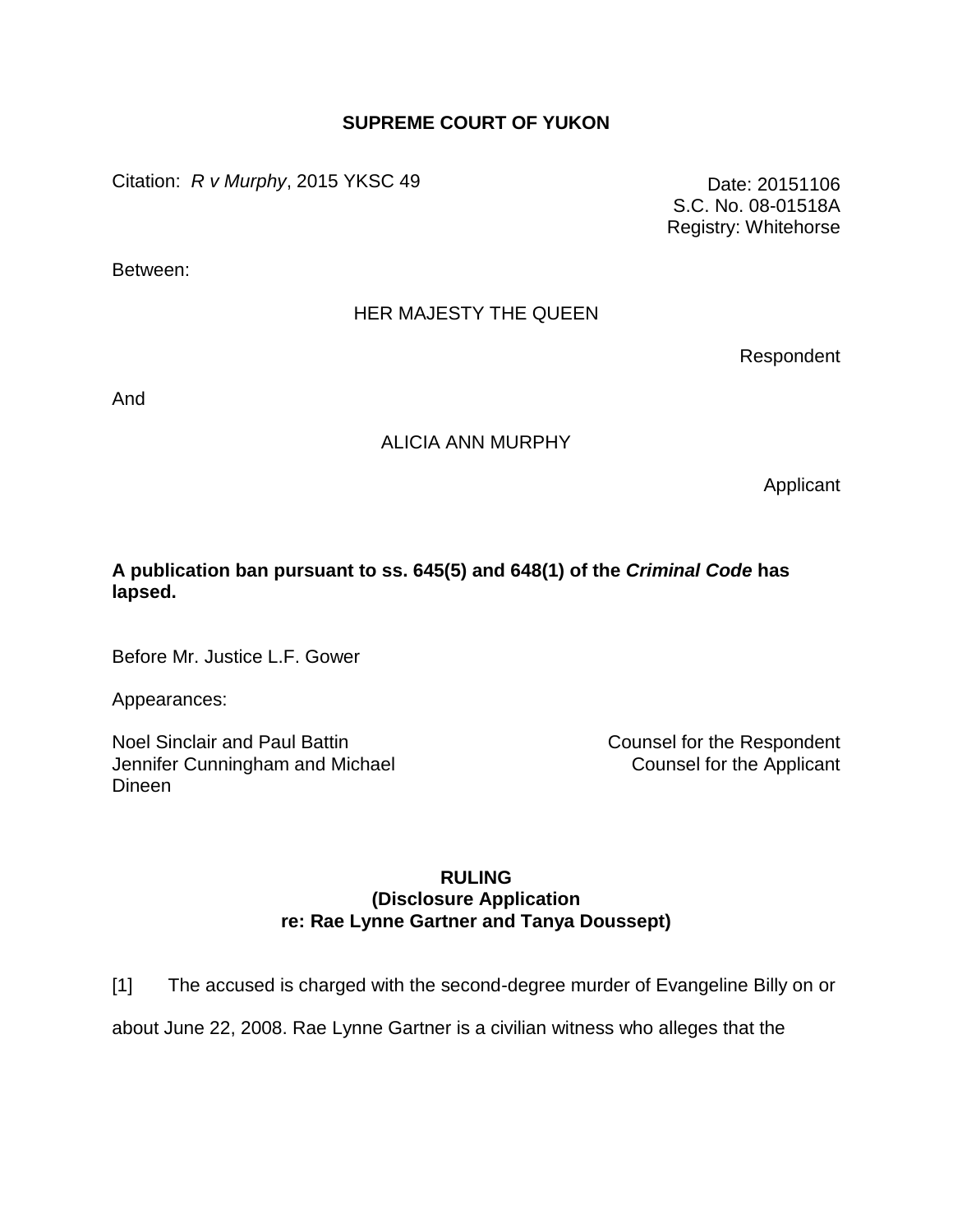accused confessed the murder to her. There is very little additional evidence connecting

the accused to the murder. Tanya Doussept is a potential alibi witness for the accused.

[2] This is an application for judicial review of the Crown's discretion in refusing to disclose:

- 1) Any information in the possession of the RCMP about occurrence report 2015-828703 in relation to Rae Lynne Gartner, such as: any notes of officers; any VICS video from the police car; or any OCC call.
- 2) Any contact information for Tanya Doussept in the possession of the Crown.

[3] I made an earlier decision on the issue of Crown disclosure on July 8, 2015, cited

as 2015 YKSC 31. At paras.6 through 20, I discussed the law relating to the principles

governing Crown disclosure. That law continues to apply here.

# **Rae Lynne Gartner**

[4] With respect to the first matter, the Crown has disclosed to the defence an

occurrence report about a *Liquor Act* investigation involving Rae Lynne Gartner. The

report summary states that on July 6, 2015:

While on patrol, located female walking down Centennial St. No shoes on, stumbling near the middle of the road into traffic. Slurred speech, liquor on breath and unsteady on feet. Rae Lynne Gartner [arrested, cautioned and warned for Liquor Act], and transported to [adult protection unit], to be lodged until sober and able to care for self…

[5] Earlier, on October 20, 2014, the Crown disclosed to the defence an occurrence

report for Ms. Gartner describing an investigation for disturbing the peace/causing a

disturbance on April 11, 2009. The summary indicates that the RCMP located Ms.

Gartner asleep on a couch in a Whitehorse hotel. She was woken up and found to be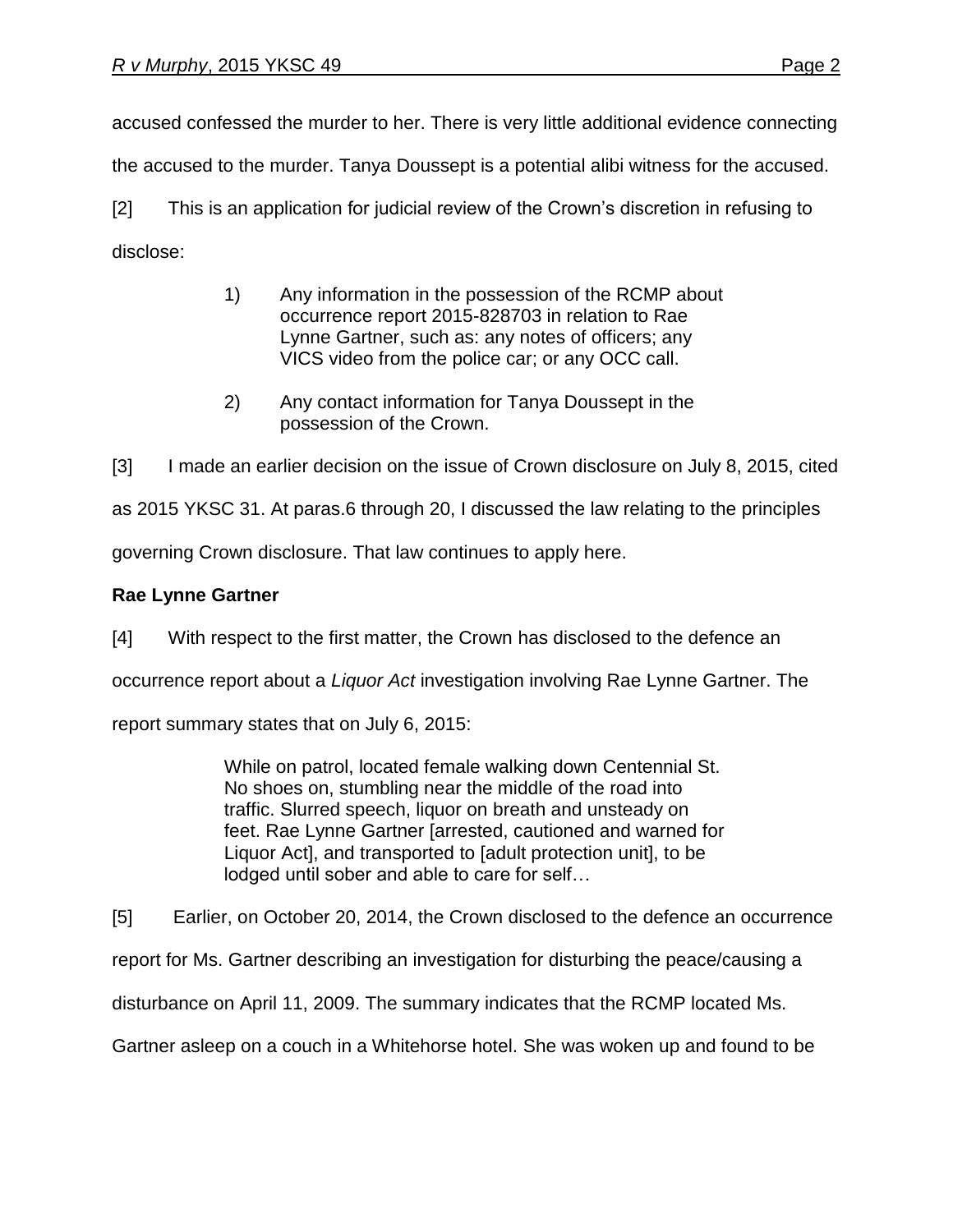intoxicated and was lodged in cells to prevent any further incident. The police did not lay any charges associated with this incident.

[6] Also on October 20, 2014, the Crown disclosed a criminal record for Ms. Gartner which is a 2007 conviction for driving over 80. Defence counsel informs me that the previously disclosed supporting information behind this conviction shows that Ms. Gartner exhibited unusual behaviour in her interaction with the investigating officer on that occasion, ranging from flirting to yelling.

[7] Defence counsel submits that Ms. Gartner's observed behaviour while intoxicated is potentially relevant to her reliability as a witness. She is expected to testify that she heard the accused confess to the murder at a time when Ms. Gartner had consumed substantial amounts of crack cocaine and alcohol. Thus, her observed behaviour on July 6, 2015 may illuminate the effect that alcohol has on her behaviour and her ability to accurately recount events that took place while she was significantly intoxicated. In addition, defence counsel says that there may be evidence in this supporting material that shows how Ms. Gartner was acting and what she was saying during the investigation, which may be relevant to her reliability and credibility.

[8] The Crown submits that any further disclosure with respect to Ms. Gartner in this matter is clearly irrelevant and will not yield any additional information that is necessary for the accused to make full answer and defence. In particular, the Crown submits that the effect of alcohol on one's ability to recollect what took place when intoxicated is not a mystery, but rather that its effects are well-known.

[9] The Crown has not persuaded me that this additional information is clearly irrelevant. Ms. Gartner is a critical Crown witness on a second-degree murder charge. If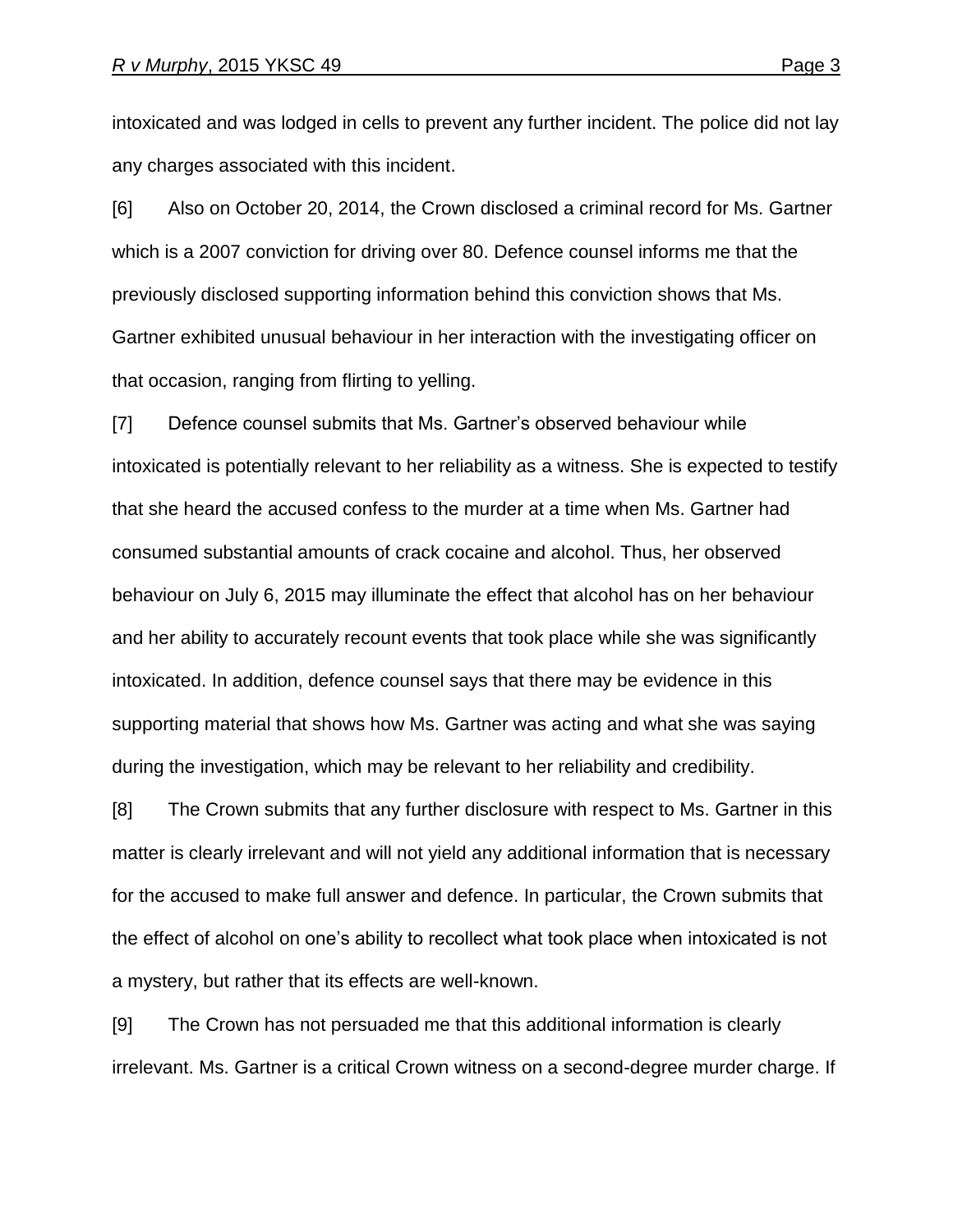there is a recorded 911 call or if there are police officer's notes related to the incident on

July 6, 2015, then those may contain further particulars about Ms. Gartner's conduct,

which in turn may shed light on her credibility and reliability. Similarly, if there is any

video recording, then that should be disclosed for the same reason. It is trite to say that

a picture is worth a thousand words.

[10] I am also of the opinion that this is first party disclosure and that the Crown is

obliged to make inquiries of the RCMP whether it exists and disclose it if it is relevant. In

this regard I rely upon *R v. M.D.*, [2015] O.J. No. 2150 (C.J.), where the Court said, at

paras. 9 and 13:

9. The Crown must disclose all non-privileged information in its possession relating to the investigation of an accused to the defence unless that information is clearly irrelevant. Further, once put on notice that other potentially relevant information exists that is in the possession of third party Crown agencies, the Crown is obligated to make inquiries and attempt to obtain those documents. Once in its possession, the Crown is obligated to disclose this information to the defence unless it is clearly irrelevant (i.e. the *Stinchcombe* standard of disclosure). it is only if the Crown is unsuccessful in obtaining the information requested from the third party record holder that the defence must resort to the *O'Connor* procedure…

…

13. …As was made clear in *McNeil*, Crown counsel has a duty to make inquiries of other Crown agencies or departments when put on notice that records may exist which pertain "to the credibility or reliability of the witnesses in a case"…

# **Tanya Doussept**

[11] The accused can account for her whereabouts for most of the evening of June

21, 2008 and the early morning hours of June 22<sup>nd</sup>. However, there is a period of time of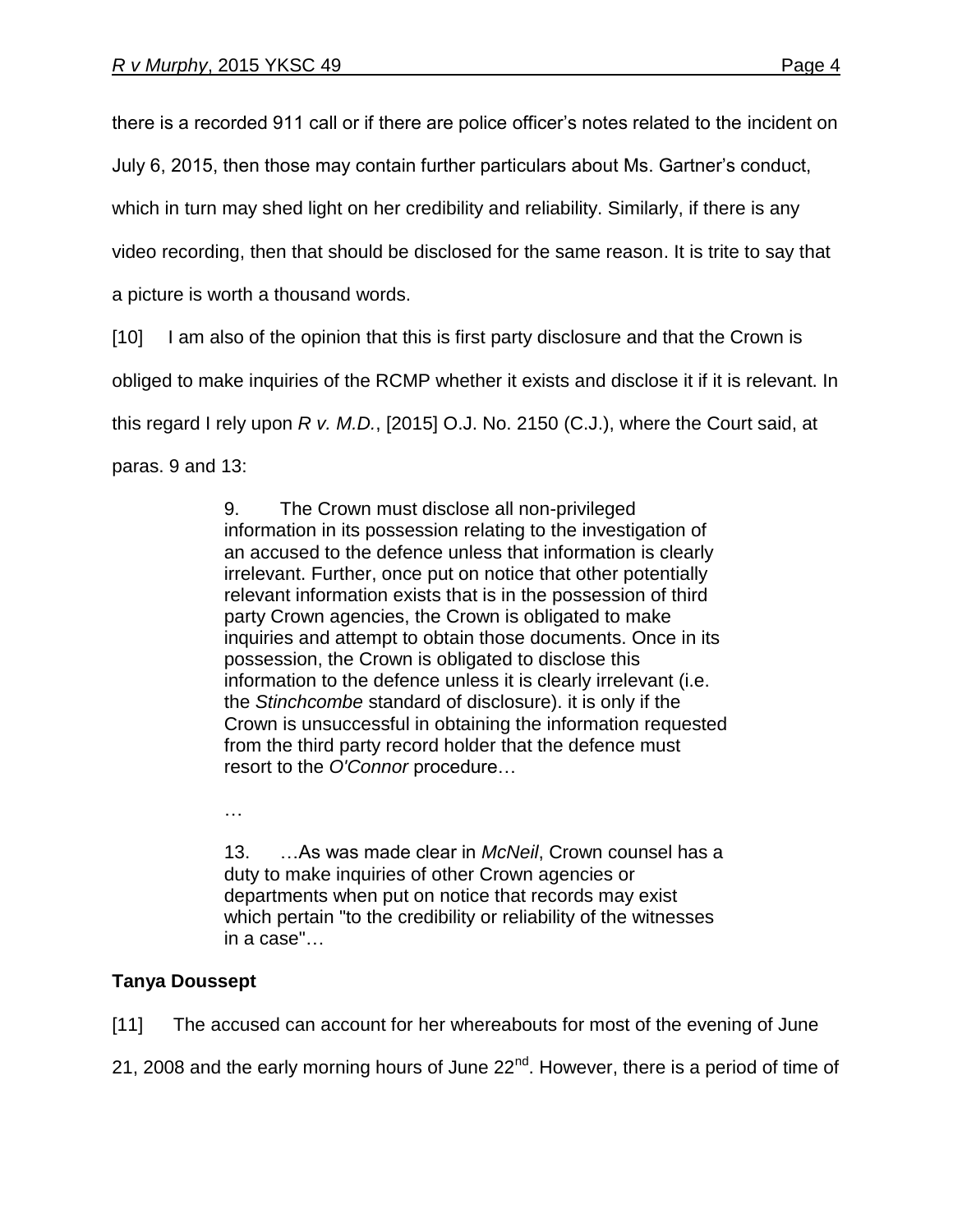approximately two to two-and-a-half hours which was unaccounted for during the first trial. For a portion of that time, about one hour to an hour-and-a-half, the accused testified at the first trial that she was at the apartment of a drug dealer nicknamed "Chukka", who has since died. She further testified that she had a brief encounter with a woman by the name of Tanya, who was standing by the door as the accused entered the apartment. It is now common ground that the woman the accused was referring to is Tanya Doussept. However, she was not called as a witness at the first trial.

[12] According to defence counsel, the accused's instructions in preparation for the retrial are that the brief encounter with Ms. Doussept occurred the night before the murder. On the actual night of the murder, the accused is now expected to testify that she was once again in Chukka's apartment in the presence of Tanya Doussept, sitting with her at a table and having a beer for a more extended period of time.

[13] Defence counsel has retained a private investigator in preparation for the retrial. In April 2015, the private investigator discovered that Tanya Doussept resides in Parksville, British Columbia, which is on Vancouver Island. The investigator travelled to that community and was able to meet with Ms. Doussept's mother, Leilani Houkes. However, he was not successful in arranging an interview with Ms. Doussept.

[14] On July 21, 2015, Constable Thur went to Parksville and obtained a statement from Ms. Doussept. In that statement she indicated that she learned through her mother that the private investigator had said that Ms. Doussept and the accused had been sitting together at Chukka's apartment having a beer, although Ms. Doussept herself said that she had no memory of that, despite being shown a photograph of the accused. That statement was not disclosed to the defence until early September 2015.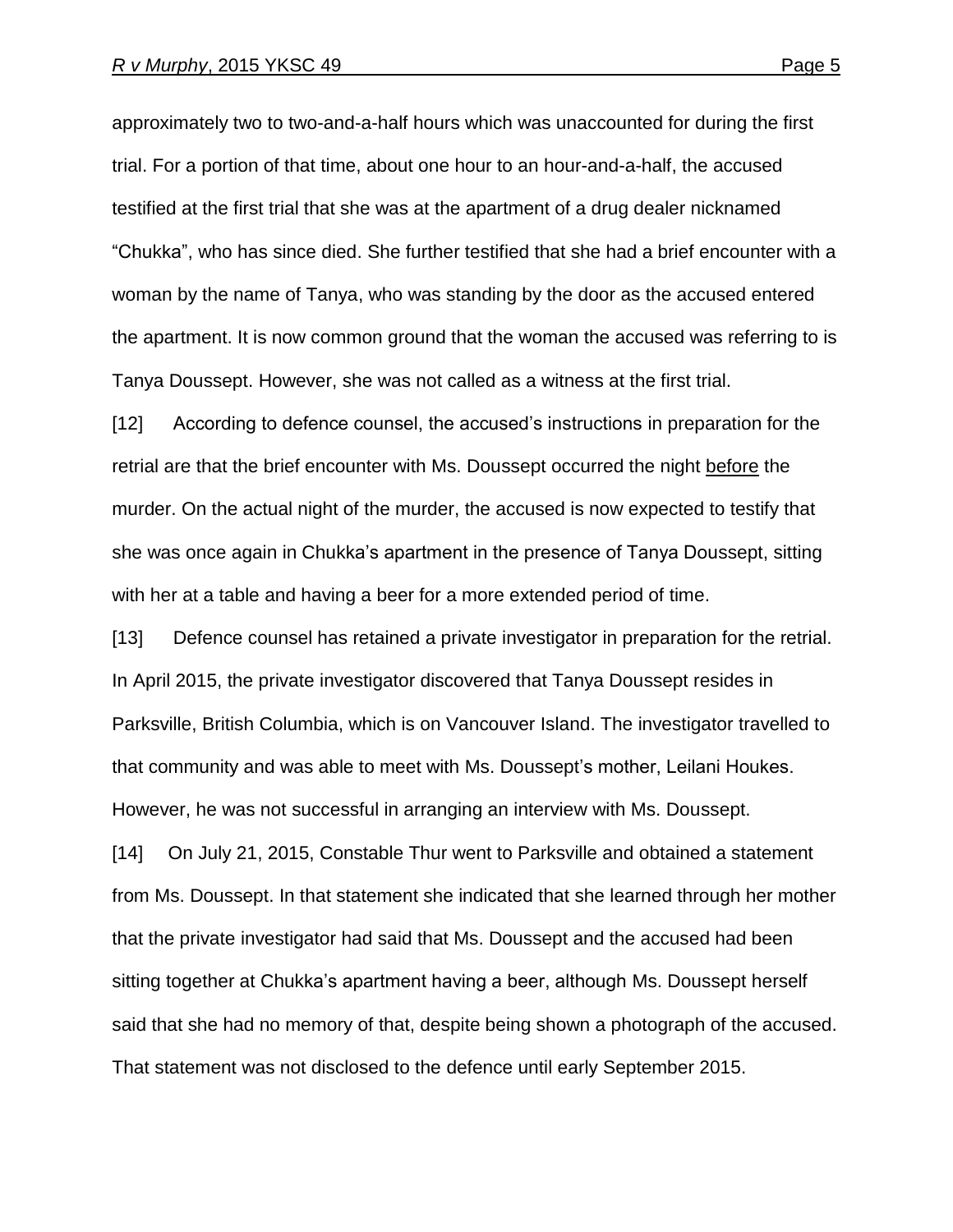[15] Following Constable Thur's return to Whitehorse, Ms. Doussept called him on September 10, 2015 and spoke of a "flashback". She said that she was "pretty sure" that she does "somewhat" remember seeing "that girl" sitting at a table at Chukka's place. That information was not disclosed to the defence until September 30, 2015. [16] Constable Thur was only able to obtain a cell phone number for Ms. Doussept from her partner, John Williams. Mr. Williams owns the cell phone, but did not want the police to give out his phone number and did not want anything to do with the investigation. That is the reason why the Crown initially refused to disclose the contact information for Ms. Doussept.

[17] At the disclosure hearing, defence counsel relied upon two cases as authority for an order to provide the contact information: *R. v. Pickton*, 2005 BCSC 967; and *R. v. Charlery*, 2011 ONSC 2952. Having reviewed those cases, Crown counsel indicated that they would agree to such an order, on the condition that defence counsel would be required to personally interview Ms. Doussept. The concern here was that the private investigator had potentially tainted Ms. Doussept's memory by sharing details of the alleged alibi encounter with Ms. Doussept's mother. The Crown submitted that they wanted to avoid further interference with Ms. Doussept's memory by obliging counsel to personally interview the witness, as was done in the *Pickton* case. At para.16 of that case, Williams J. stated:

> In making this order, I rely upon defence representations that counsel will conduct all interviews and will conduct themselves at all times in accordance with their ethical and professional obligations.

[18] Defence counsel opposed the Crown's suggestion, stating that it would unnecessarily complicate their attempts to obtain an interview with Ms. Doussept.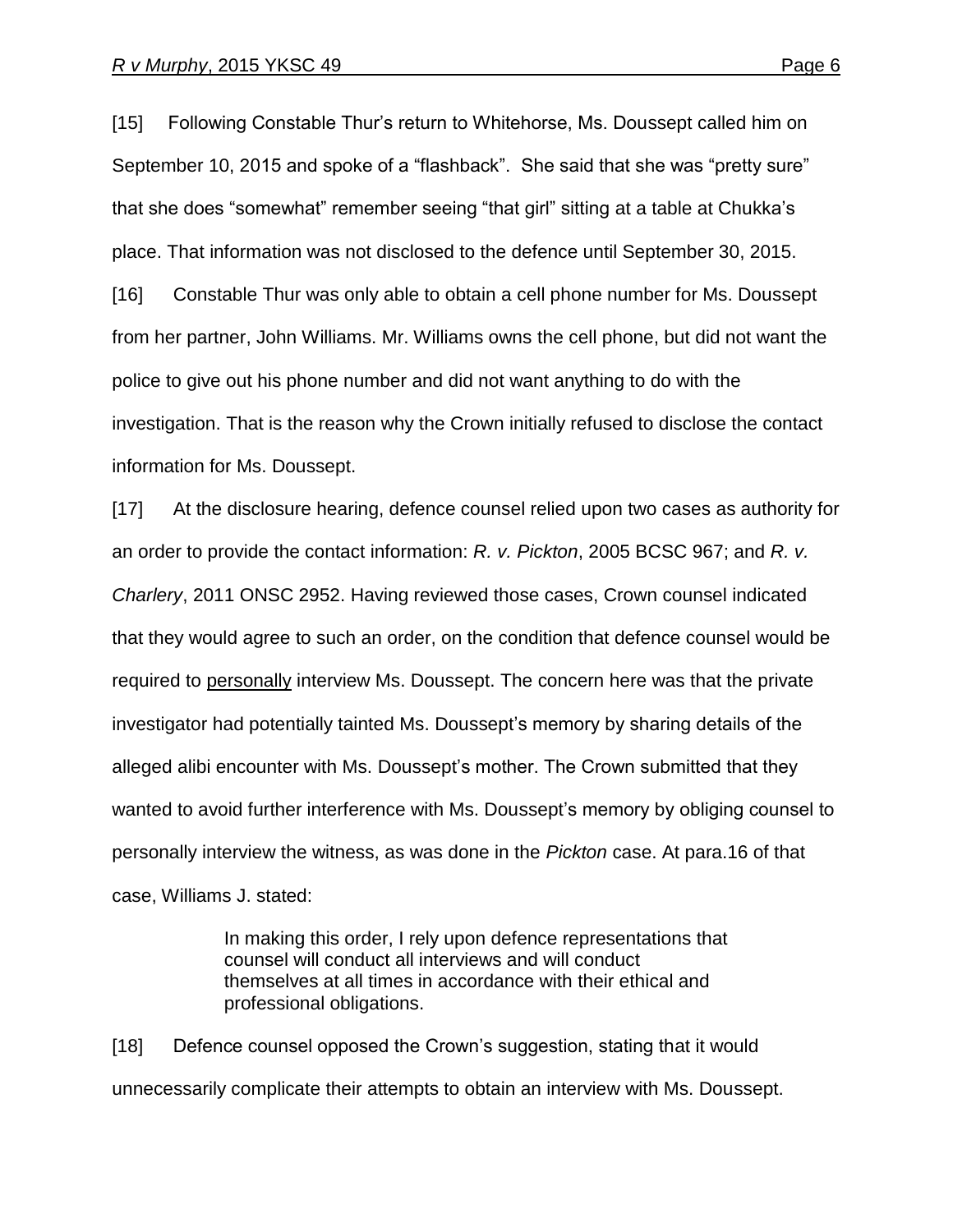Defence counsel also submitted that the Crown is able to rely upon police officers, such as Constable Thur, to assist in their investigations and Crown counsel are not required to personally interview witnesses. Accordingly, says counsel, the defence should not be held to a higher standard.

[19] While I question the wisdom of the private investigator informing Ms. Doussept's mother of the theory of the defence alibi, I also note that the interview by Constable Thur raises its own concerns. For example, defence counsel questions why Constable Thur chose to ask Ms. Doussept whether she remembered the murder of a "young First Nations girl". This was potentially misleading, says counsel, because of the disappearance and suspected murder of 19-year-old Angel Carlick, the previous year, and also because Evangeline Billy was 28 years old at the time of her death. Further, says defence counsel, there was other information which Constable Thur could have reminded Ms. Doussept about, which might have helped to refresh her memory of her whereabouts the night of June 21, 2008, such as the birthday party of Chukka's roommate at the time, Scott James, and the fact that June 21<sup>st</sup> was Aboriginal Day. [20] In the result, I made an order, with reasons to follow, that the contact information be provided, however the order enables either defence counsel or the private investigator to interview Ms. Doussept, should she agree to be interviewed. To address the Crown's concern, I included the following condition:

> In complying with this order, Ms. Murphy's private investigator will be acting as agent for Ms. Murphy's legal counsel and will be bound by the same ethical and professional obligations that bind counsel, and any breach of those obligations by the investigator will be deemed to be a